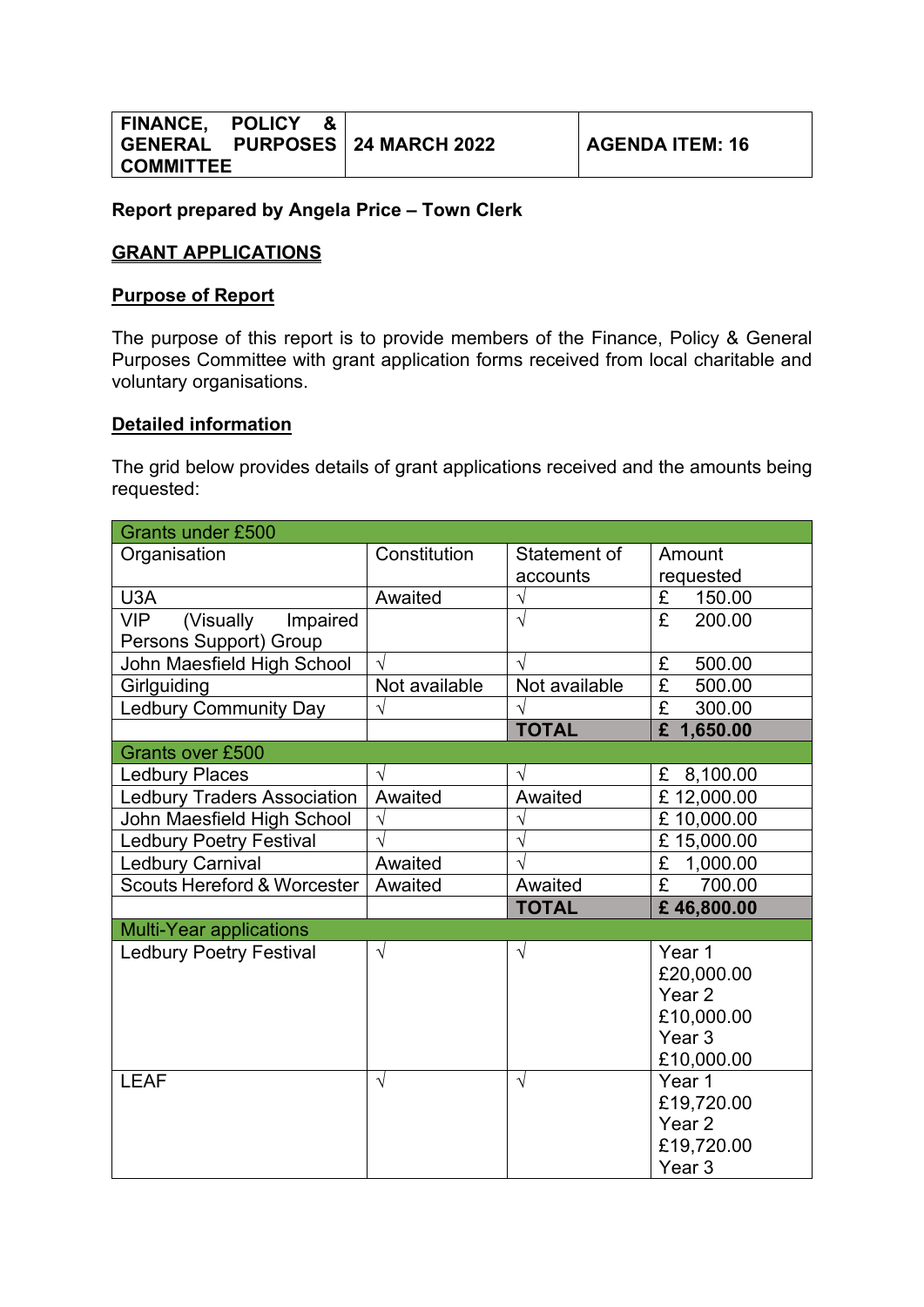|                     |               |                              | £19,720.00                                                                   |
|---------------------|---------------|------------------------------|------------------------------------------------------------------------------|
| <b>LEAF</b>         | $\sqrt{ }$    | $\sqrt{ }$                   | Year 1<br>£9,166.00<br>Year 2<br>£9,166.00<br>Year <sub>3</sub><br>£9,166.00 |
| Sustainable Ledbury | $\mathcal{N}$ | $\mathcal{A}$                | Year 1<br>£4,480.00<br>Year 2<br>£2,412.00                                   |
|                     |               | <b>TOTAL</b><br><b>YEAR1</b> | £53,366.00                                                                   |

Additional information in respect of finances of each organisation will be provided separately for confidentiality purposes.

Ledbury Town Council currently has the following amount available for grant funding in 2021/22:

| <b>October Fair Grants</b>                      | $-E$ 2,020.00 |
|-------------------------------------------------|---------------|
| Unspecified Grants (Section 137)                | $-£12,000.00$ |
| TOTAL GRANT FUNDS AVAILABLE 221/22 - £14,020.00 |               |

The total monies allocated for unspecified grants in 2022/23 is £20,000.00, plus October Fair grant which will be received in October 2022.

Prior to the grants being considered at the Finance, Policy & General Purposes Committee each application was reviewed by the Grants Working Party to identify any that it may be possible to fund from the Great Places to Visit Fund. The following grants are recommended for consideration under the Great Places to Visit Fund:

| U <sub>3</sub> A                                                   | £150.00 – to be considered as part of the public realm to<br>provide trees/shrubs etc.                             |
|--------------------------------------------------------------------|--------------------------------------------------------------------------------------------------------------------|
| <b>Ledbury Community Day</b>                                       | £300.00 As part of the Queens Jubilee weekend                                                                      |
| Ledbury Poetry Festival<br>(part of the multi-year<br>application) | Year $1 - £20,000 -$ subject to funding being available                                                            |
| Sustainable Ledbury                                                | Total £ 6,892.00 To be considered as part of public realm<br>to work with Ledbury in Bloom and Sustainable Ledbury |

Should Members agree to fund the above from the Great Places to Visit fund this would change the totals of the two categories as follows:

Under £ 500.00 – reduced from £1,650.00 to £850.00 Multi-year application – reduced from £53,366 to £26,4774.00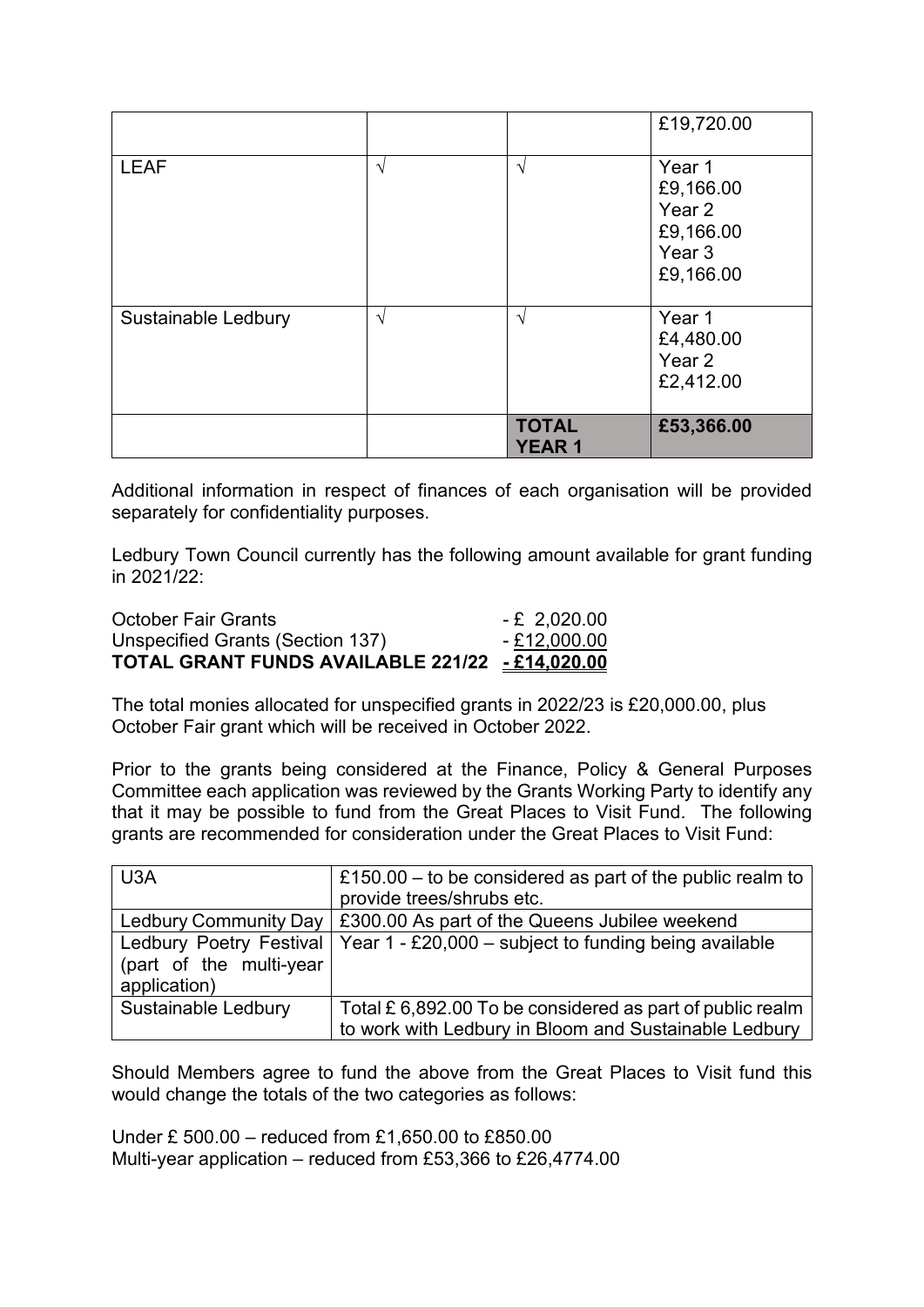# **RECOMMENDATION**

- 1. That the Finance, Policy & General Purposes Committee give consideration to the information above and attached in respect of grant applications and agree which, if any, of the applications the council provides a grant to.
- 2. That the Finance, Policy & General Purposes Committee give consideration to the recommendation from the Grants Working Party in respect of making funding available via the Great Place to Visit as outlined above, thus reducing the overall funding to be considered by Ledbury Town Council.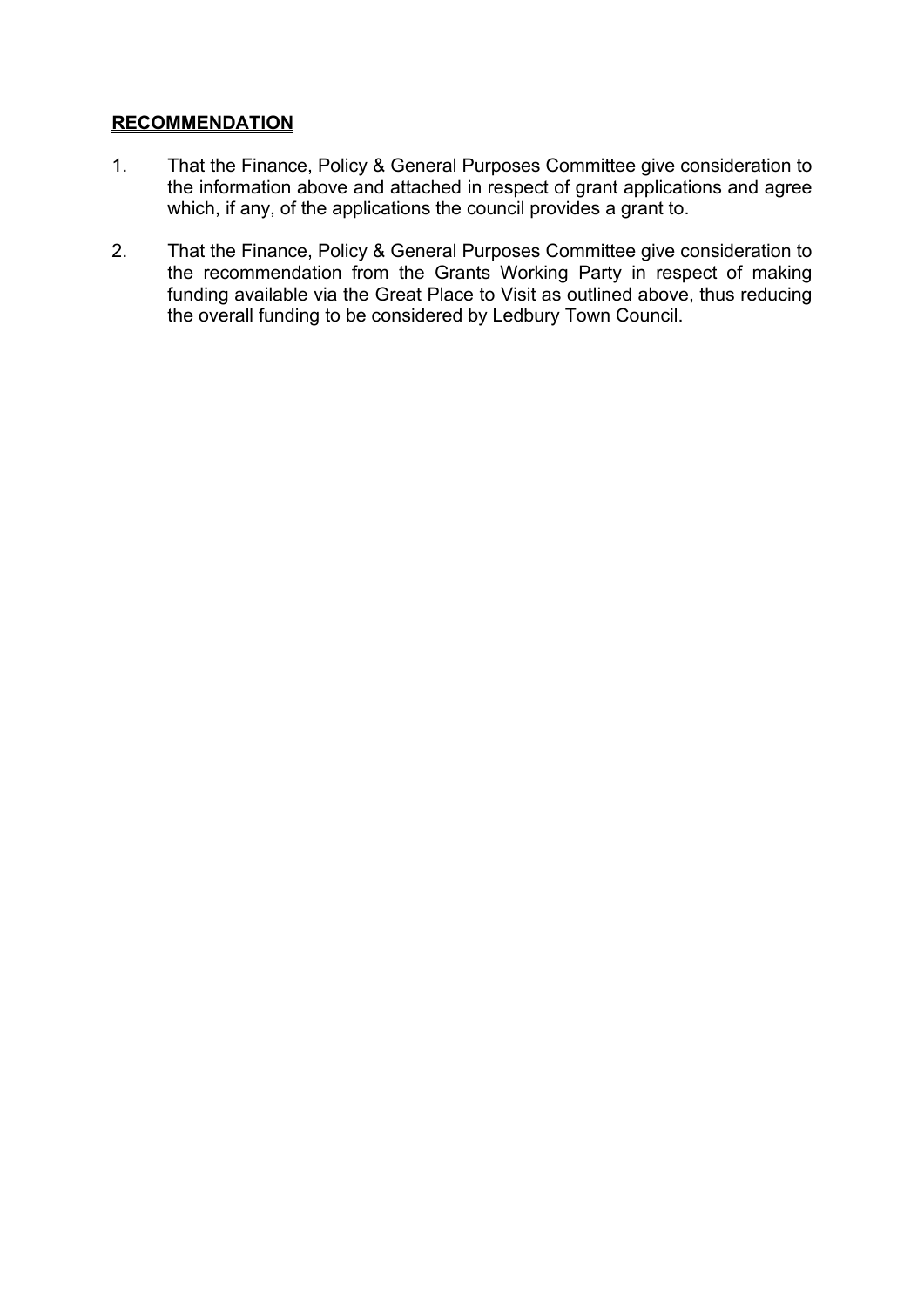|                  | FINANCE, POLICY & |                                  |
|------------------|-------------------|----------------------------------|
|                  |                   | GENERAL PURPOSES   24 MARCH 2022 |
| <b>COMMITTEE</b> |                   |                                  |

# **Report prepared by Julia Lawrence – Deputy Town Clerk**

# **RECOMMENDATIONS FROM ENVIRONMENT & LEISURE COMMITTEE**

# **Purpose of Report**

The purpose of this report is to provide Members of the Finance, Policy & General Purposes Committee with information for consideration in respect of recommendations from the Environment & Leisure Committee meeting on Thursday, 17 March 2022. Please note that all reports referred to below are those that were presented at the meeting on 17 March 2022 and can be found on the Council's website.

# **Detailed information**

#### **1 Outdoor Gym Equipment**

Members of the Environment & Leisure Committee agreed to appoint Company 2 to supply and fit the seated leg press at a cost of £770.00 plus VAT. In addition, one of the rubber handles for the double cross-country skier was missing and Members agreed for Company 2 to also supply and fit a rubber handle for £8.50 plus VAT.

#### **2 Future of the Shelter**

Members of the Environment & Leisure Committee agreed that the Shelter should be moved to the revised location as set out in the report to Members (Item No. 8, Appendix C).

Initially, the Shelter should be moved to the revised location so that it is still facing in the same direction as the current location and then, only when revised CCTV is in operation, to move it 180 degrees so that it is facing Bye Street. However, Members need to appreciate that the original supplier of this Shelter is no longer in business so an alternative contractor will need to be found to oversee the move. Furthermore, whilst Members considered that the Shelter did not need to be on a hard standing surface, Councillor Whattler noted that in view of the current situation whereby youths were leaving rubbish, empty bottles and needles in the immediate area, a hard standing surface made it easier to clear up afterwards whereas standing the Shelter on grass could cause a problem and Members suggested that placing the shelter on paving slabs may be an alternative option.

Members should note that whilst the above has been agreed in principle, costs to move the Shelter are not known at this time.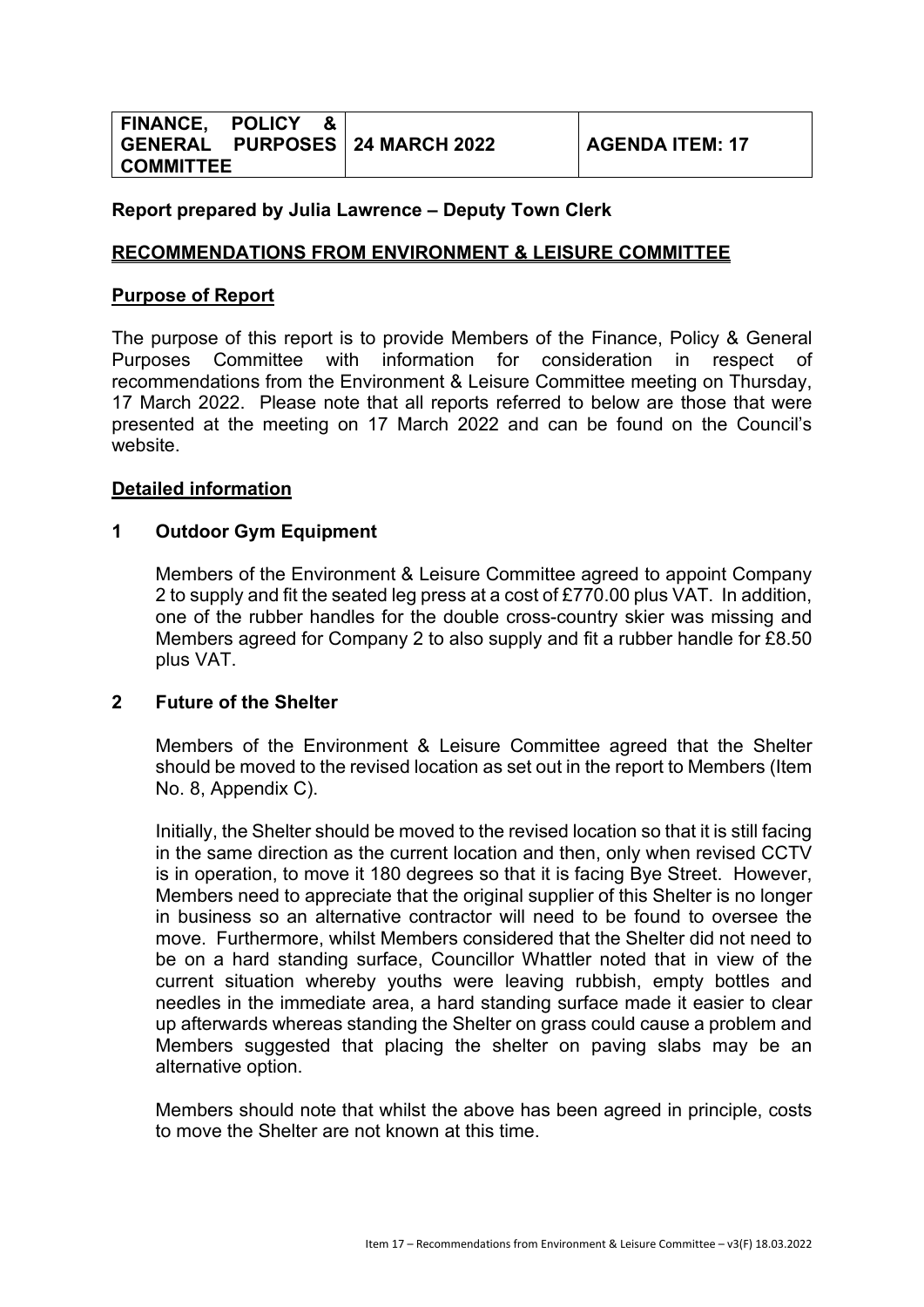# **3 Children's Play Area**

Members of the Environment & Leisure Committee debated which item of play equipment could be considered for the play area. Members will note that originally it had been the intention to retain the hex swings but move to another location, which had to be within the children's play area and then make way for a new piece of equipment. The Deputy Clerk advised that the two options put forward would go out to consultation to two local primary schools as well as John Masefield Secondary School. Councillor Whattler suggested that the Explorer Dome should still be an option and therefore Members agreed that this should be included as part of the overall consultation.

Members noted that Item No. 8.3 of the report advised that the maximum cost to supply and install the Cosmos Quest Q112 amounted to £27,610.90 plus VAT. This included the cost of the equipment, groundworks, installation and safety surfacing.

The Explorer Dome, which was put forward by another company was £38,730.00 plus VAT. At that time, working on the basis that this Company was to be selected, there would have been an additional charge of £6,200.00 to install it and £529.11 to remove existing equipment (hex swings) and disposal. If the hex swings were to remain in their current situation then this latter charge would not be required.

However, Members need to appreciate that as this potentially could now be a one-off project, then other costs would need to be borne in mind, i.e. site prelims, Heras Security Fencing, freight etc and these costs are not shown here.

Subject to funds and other plans proposed for the Recreational Ground, to be detailed below, it may be prudent to leave this as a stand-alone project for the next financial year, 2023/24 whereby there would hopefully be sufficient funds to cover this. This could be anything from approximately £27,610.00 (Quest) to approximately £44,930.00 (Explorer Dome) but excluding the other prelim costs referred to above and inflation.

As noted above, the consultation with school children will be organised shortly to gauge their preference as to what they would like to see at the Recreational Ground and this will be reported back to the Environment & Leisure Committee at the next available opportunity.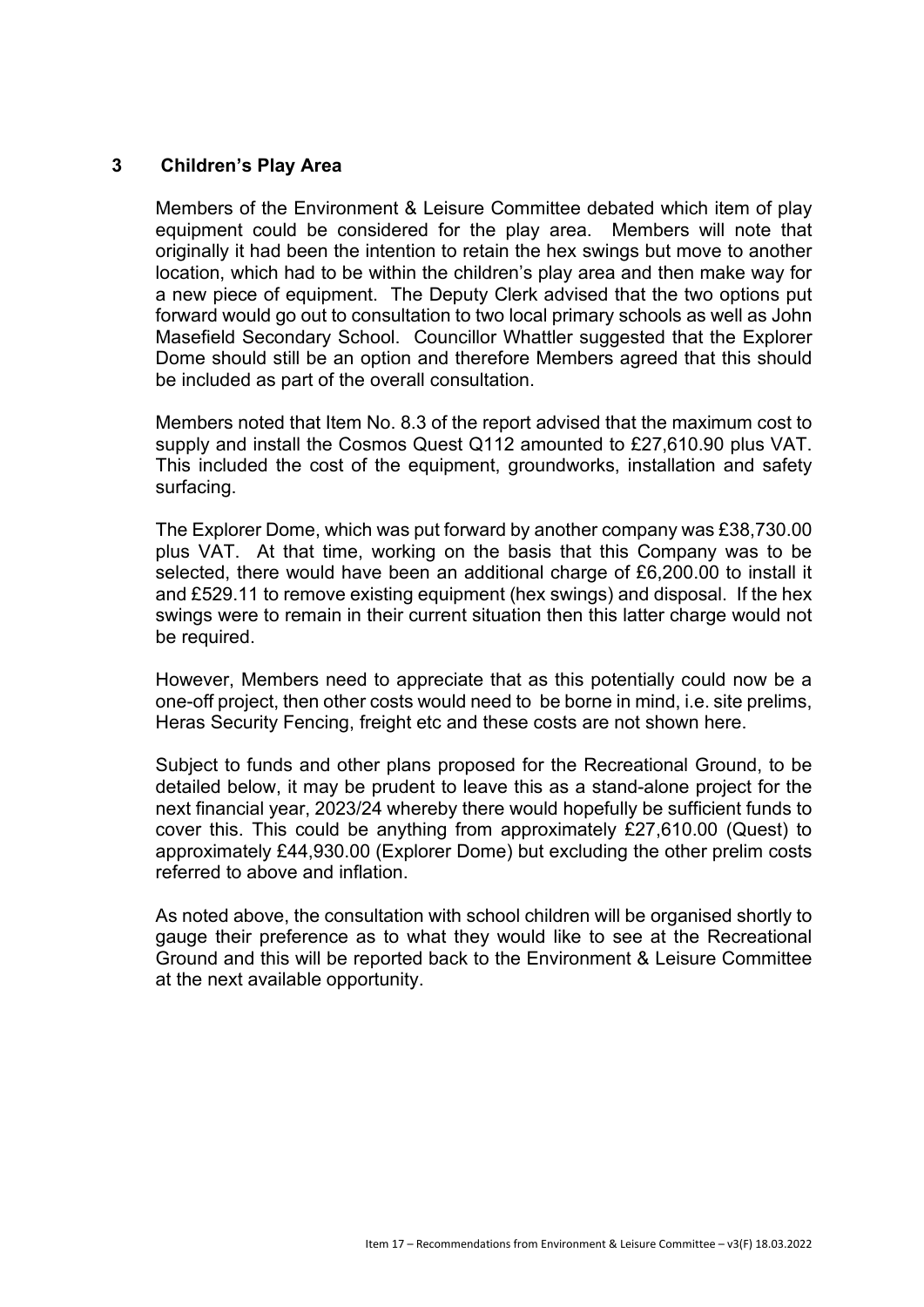#### **4 Skate Park**

Members of the Environment & Leisure Committee were presented with a Report, Item No. 9 relating to the Skate Park. Quotations had been received from two companies. Committee Members selected Company 2 to work with Ledbury Town Council. They had presented two options: Option One was to undertake priority maintenance/riding service replacement on the equipment for £26,181.80 plus VAT. Option Two was in respect of new equipment totalling £34,221.00 plus VAT.

Members of the Environment & Leisure Committee agreed in principle to Option Two subject to the Deputy Clerk receiving further clarification relating to the installation costs shown on the Company's quotations as there was a significant difference. Option One amounted to £20,095.00 [3 x site operatives and being on site for 12 days whereas Option Two amounted to £6,500.00 [2 x site operatives and being on site for 5 days].

As noted above, should the new children's play equipment be postponed until 2023/24, then that would leave sufficient funds to install the Skate Park (Option Two) subject to confirmation of installation costs. What the quotation does not allow for is a new tarmac surface underneath the existing pieces of equipment once they are moved to their new positions. A ball park figure for the resurfacing could well be in the region of £5,000.00 to £6,000.00 but until the equipment is removed, it is difficult to ascertain how much resurfacing will be necessary, if any.

It should be noted that the skate park in its current state is not fit for purpose and if not repaired as a priority will need to be closed for safety reasons.

# **5 CCTV**

Members of the Environment & Leisure Committee were advised that quotations had been sought from companies to provide a new CCTV system to replace the existing system "like for like". However, in view of the recent fire on the basketball court, the companies have since been requested to revisit their quotations to include CCTV coverage at the other end of the Recreational Ground, i.e. overlooking the basketball court and facing towards the children's play area. That enhancement would mean an additional two cameras, so potentially looking at six cameras in total.

However, in view of the change in location of the Shelter, these costs will again need to be re-addressed to allow for CCTV facing towards the proposed new location of the Shelter, i.e. a camera potentially positioned near Bye Street looking inwards, towards the Shelter/Skate Park. In the meantime, advice is being sought from Herefordshire Council to understand who this area of land belongs to as that may have an impact on installing a CCTV camera/light column.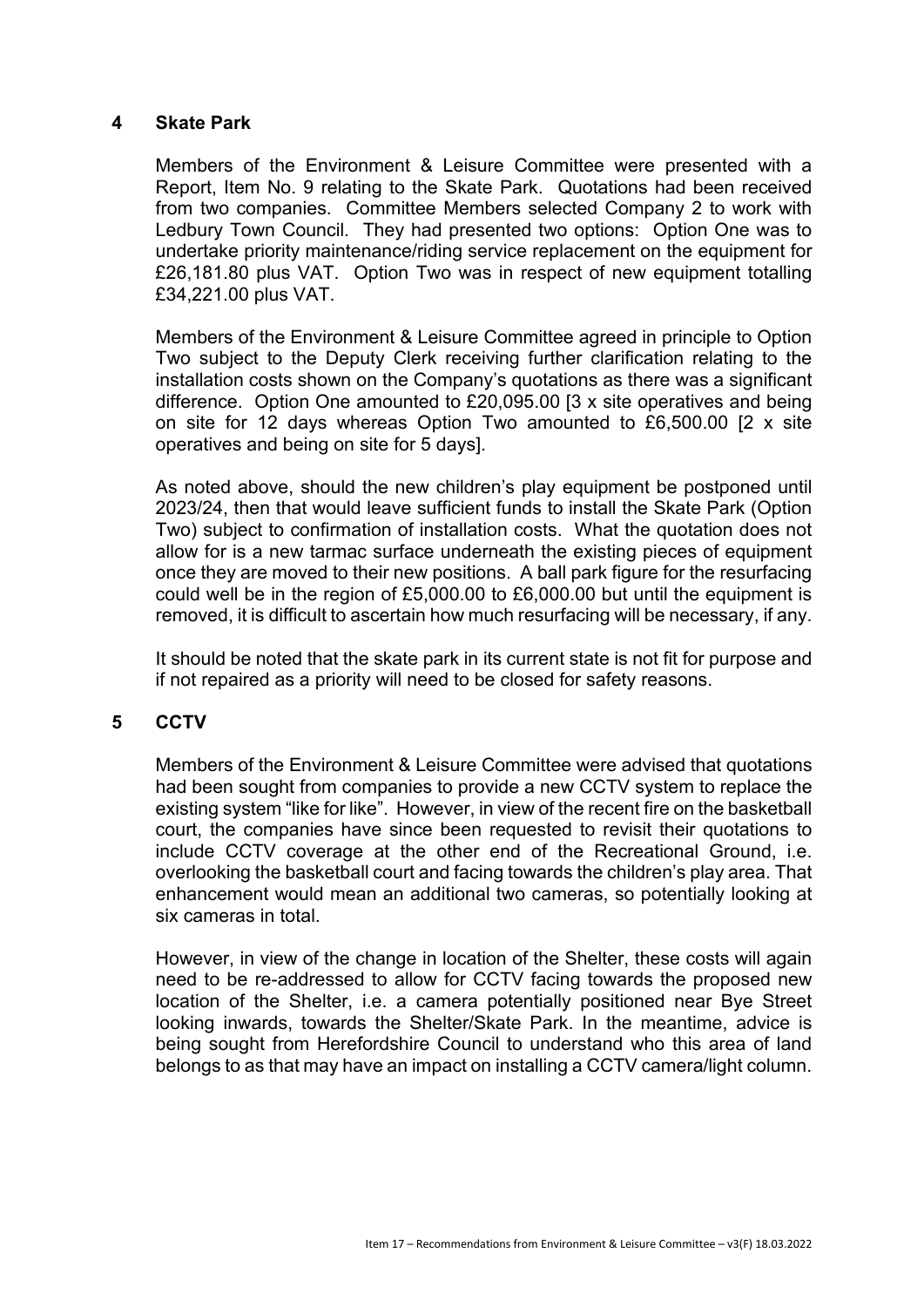As noted in the Report, Item No. 18, the estimated costs to install 6 to 8 cameras was in the region of circa £4,900 to £6,000. With additional CCTV now proposed at the other end of the Recreational Ground (Bye Street), then these costs are likely to increase further. Members are asked to note that once all revised quotations have been received, then they will be presented to Herefordshire Council's Monitoring Centre to ensure that the proposed new equipment would be compatible with their systems should Ledbury Town Council be in a position to link into their systems at a future time.

#### **RECOMMENDATIONS**

- 1. That the Finance, Policy & General Purposes Committee give consideration to the information above and agree to the costs noted for the outdoor gym equipment for £778.50 plus VAT.
- 2. That the Finance, Policy & General Purposes Committee give consideration to the other costs put forward in respect of the Children's Play Area, Shelter and Skate Park, acknowledging that funding could be available for the Skate Park (Option Two), subject to clarification on the installation costs, and provided that the children's play area project referred to above is deferred until 2023/24.

Costs for the Skate Park – New Equipment is £34,221.00 plus VAT. Costs for undertaking resurfacing works once existing equipment is removed could be in the region of £5,000 to £6,000, if required.

3. That the Finance, Policy & General Purposes Committee give consideration to the other costs put forward in respect of the CCTV at the Recreational Ground.

Costs for the CCTV cameras to be in the region of £4,900 to £6,000.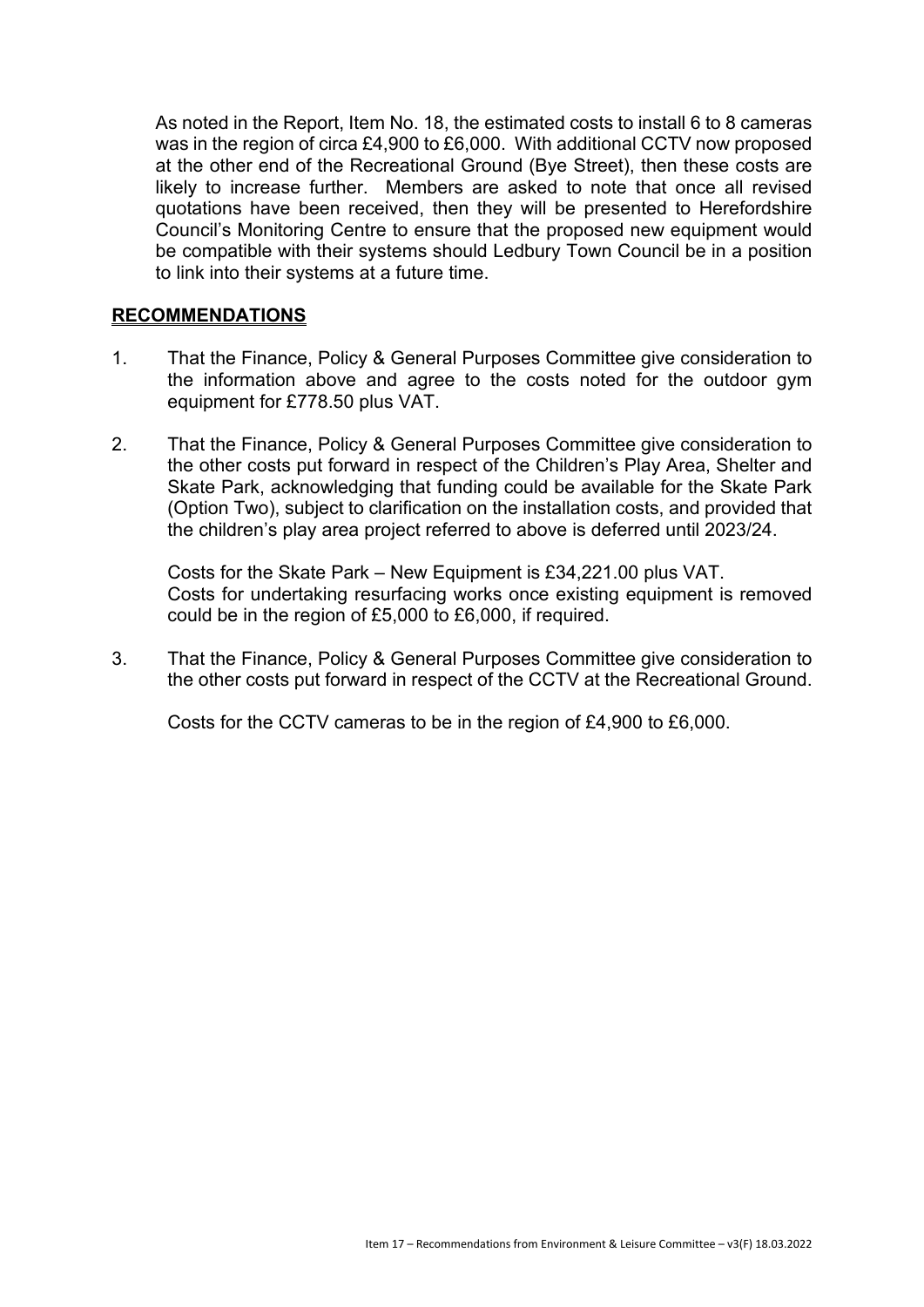|                  | FINANCE, POLICY & |                                  |
|------------------|-------------------|----------------------------------|
|                  |                   | GENERAL PURPOSES   24 MARCH 2022 |
| <b>COMMITTEE</b> |                   |                                  |

# **COMMUNITY HALL – ELECTRICITY COSTS**

# **Purpose of Report**

The purpose of this report is to provide Members of the Finance, Policy & General Purposes Committee with information received from Mr Martin Eager, Ledbury Community Hall Manager, in respect of the cost of electricity and storage in relation to the CCTV housed in the Community Hall.

# **Detailed Information**

At a meeting of the Finance, Policy & General Purposes Committee held on 25 November 2021 members were requested to give consideration to correspondence received in respect of the cost of the electricity supply to the councils cctv and storage of said cctv at the Community Hall Ledbury.

At that meeting the Clerk was instructed to investigate the costs in relation to the cctv and report back to the committee for further consideration. In his correspondence, Mr Eager had asked for the wattage information to run the cctv so that he could calculate the cost for a 3-year period. Following numerous attempts to obtain the wattage information from Sentinel they finally provided information advising that the cctv system uses 2000 watts per hour. This information was subsequently provided to Mr Eager who in turn has provided the attached invoice for consideration in the sum of £10,176.06 from April 2019 to March 2022.

Mr Eager advises that the invoice has been carefully worked out by Ledbury Community Association member and in Mr Eager's view the figure are correct given the information supplied by Ledbury Town Council. Mr Eager has advised that the next invoice will issued in October 2022 for the period April – September 2022 and every six months thereafter.

Mr Eager has also advised that Ledbury Town Council may, if they wish, consider the installation of a separate meter supply, subject to this being possible.

# **Recommendation**

Members are requested to give consideration to the aforementioned information and the attached invoice received from the Ledbury Community Hall Association in respect of costs for the power supply and storage of the cctv, which is stored in a cupboard in the Community Hall.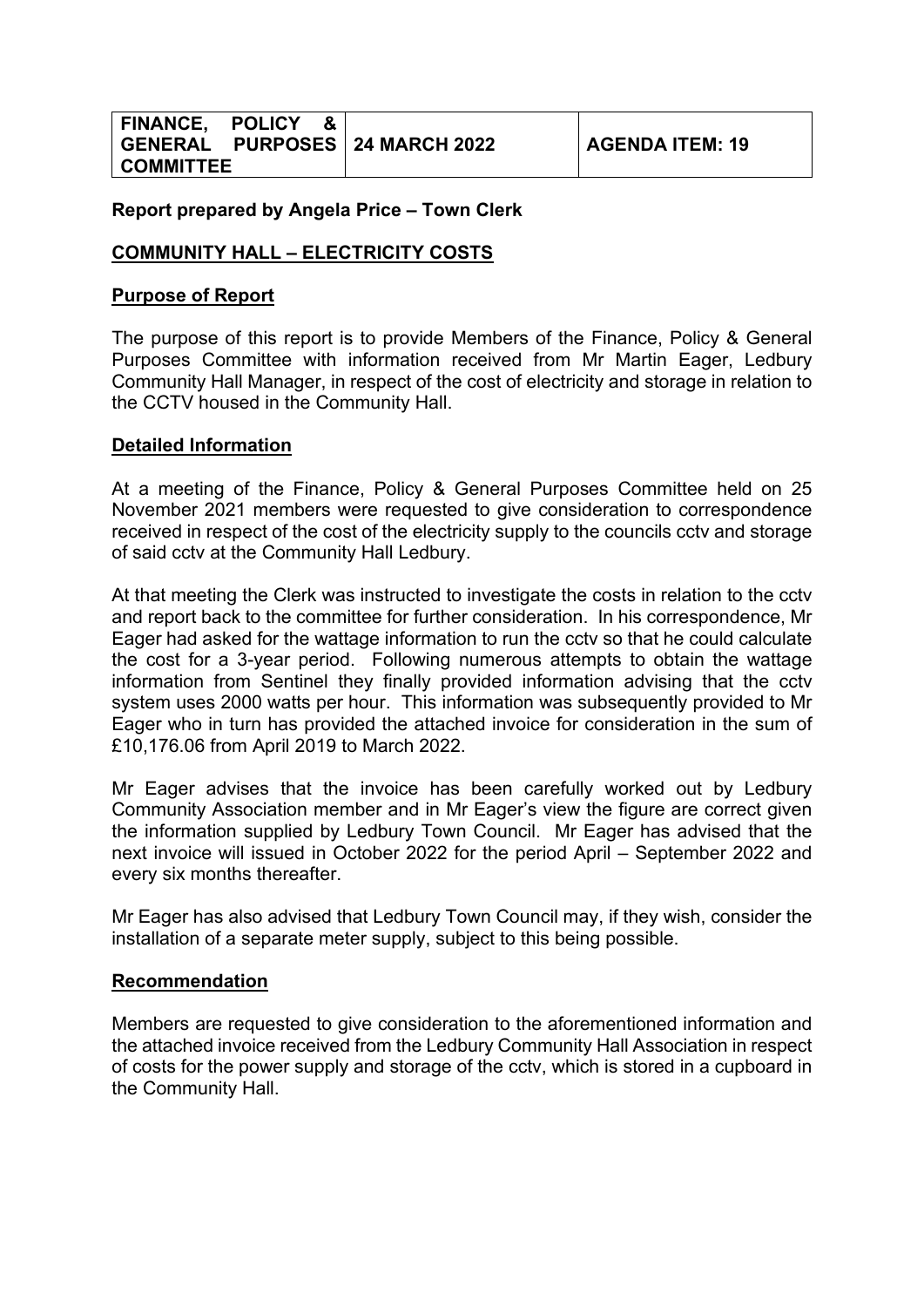|                  | FINANCE, POLICY & |                                |
|------------------|-------------------|--------------------------------|
|                  |                   | GENERAL PURPOSES 24 MARCH 2022 |
| <b>COMMITTEE</b> |                   |                                |

#### **OPTIONS TO IMPROVE INTERNET SPEEDS AT TOWN COUNCIL OFFICES**

#### **Purpose of report**

The purpose of this report is to ask Members of the Finance, Policy & General Purposes Committee to give consideration to options on how the internet speeds at the Council offices could be improved.

#### **Detailed information**

As Members are aware the internet speeds in the council offices are very poor, as they are in many places around Ledbury and although Gigaclear are working to install the infrastructure needed to improve the availability in Ledbury it is unlikely this will be operational for another 9-12 months for the Council offices.

Therefore, the Clerk has discussed this with the Council's IT providers, and they have suggested the council may wish to consider one of the following options as an interim measure:

1. Leased Line

1 year contract 100Mbps (upgradable to up to 1000Mbps later) monthly cost - £375 plus VAT Provider Installation - £1,850 plus VAT

3-year contract 100Mbps (upgradable to up to 1000Mbps later) monthly cost - £425 plus VAT Provider Installation – Free

(IT recommend 1 year option as this would allow to switch to Gigaclear once its available without being tied into a long-term contract)

- 2. Bonded Broadband this aggregates broadband speed by using multiple internet connections but it is not much cheaper than a leased line and it would not be as fast.
- 3. Starlink <https://www.starlink.com/satellites>

*"Starlink internet works by sending information through the vacuum of space, where it travels much faster than in fibre-optic cable and can reach far more people and places. It is a constellation of multiple satellites that orbit the planet at about 550km covering the entire globe."*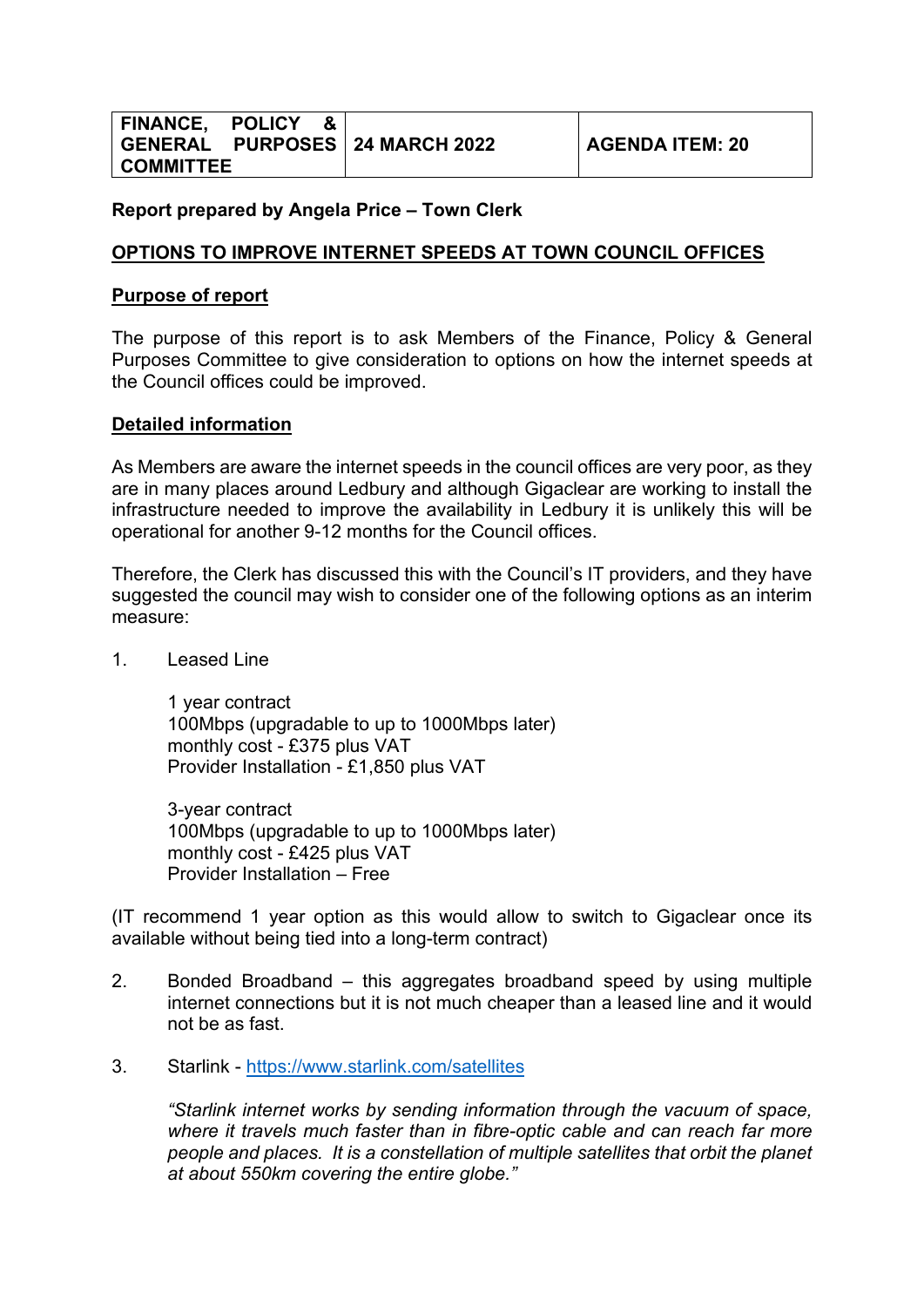This would involve having a satellite dish installed onto the council offices or a pole as described in the attached information, however if the Council were to agree to this option officers would need to investigate whether it would be possible to erect a pole to the council offices due to it being a listed building.

The cost of the Starlink internet is £500 installation and £90 per month.

#### **Recommendation**

Members are requested to give consideration to the information provided above and make a recommendation to full Council in respect of improving the internet speeds at the council offices, until such time the upgrade being carried out by Gigaclear becomes available.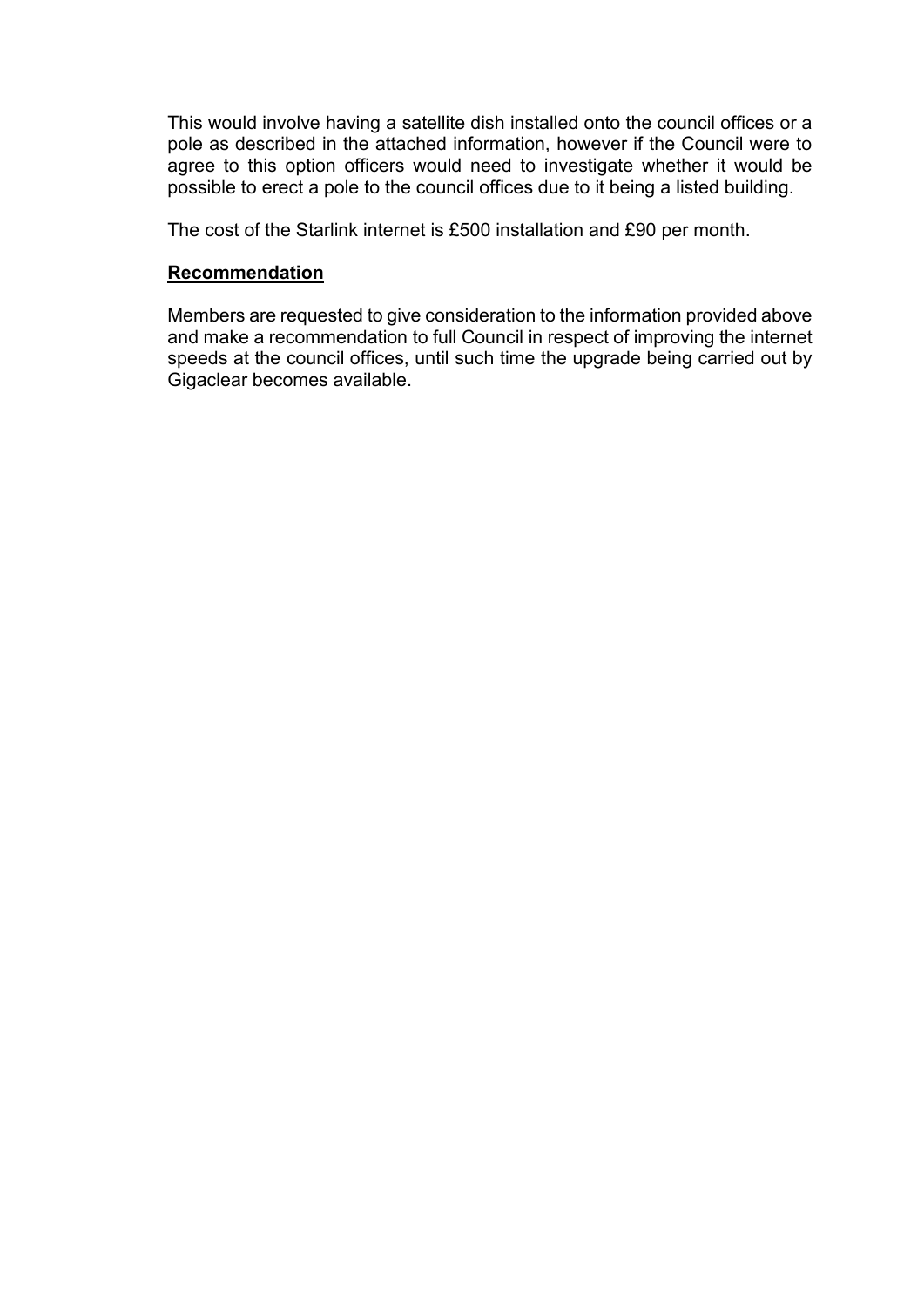|                  | FINANCE, POLICY & |                                  |
|------------------|-------------------|----------------------------------|
|                  |                   | GENERAL PURPOSES   24 MARCH 2022 |
| <b>COMMITTEE</b> |                   |                                  |

# **NOTIFICATION OF PAY AWARD**

# **Purpose of Report**

The purpose of this report is to inform Members of the Finance, Policy & General Purposes Committee of the 2021/22 Local Government Pay Award.

# **Detailed Information**

Every year the Local Government Association consider the annual pay award for Local Government Employees, which would take effect from 1 April of each year.

Unions have been in discussion with the LGA in respect of the 2021/22 pay award with an agreement finally being reached and announced on 2 March 2022 of 1.75% with effect from 1 April 2021.

Therefore, the Finance, Policy & General Purposes Committee is advised that this increase and any back dated payments will be take effect in the March payroll, this will ensure that this is paid out of the 2021/2022 budget and that the 2022/23 budget is not affected.

When setting the 2021/22 budget the Clerk allowed for a 5% increase in salaries and therefore there is provision for this increase of 1.75%.

# **Recommendation**

That Members of the Finance, Policy & General Purposes Committee receive and note the above information.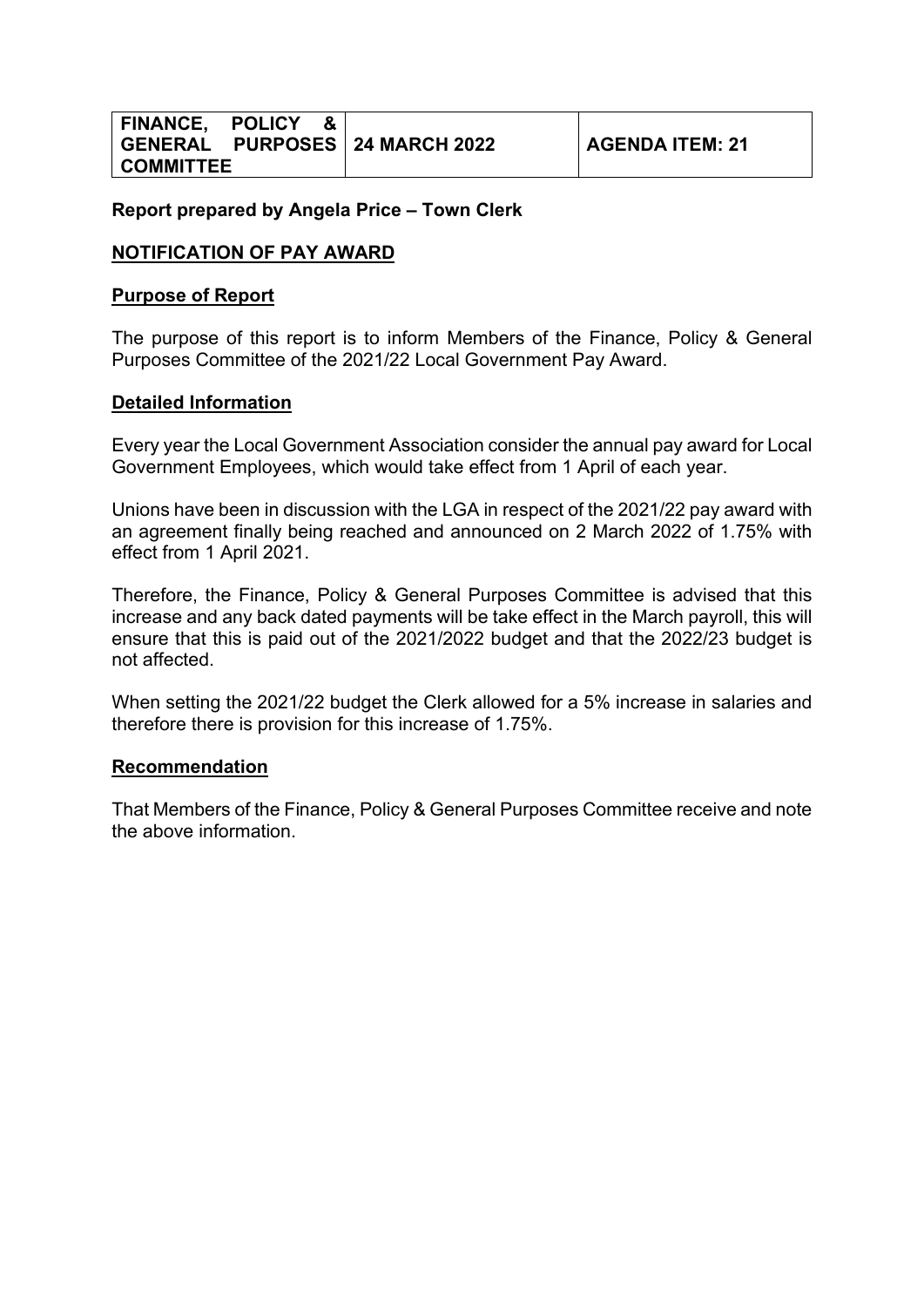|                  | FINANCE, POLICY & |                                |
|------------------|-------------------|--------------------------------|
|                  |                   | GENERAL PURPOSES 24 MARCH 2022 |
| <b>COMMITTEE</b> |                   |                                |

# **MANAGED PAYPHONE – LEDBURY STATION**

#### **Purpose of Report**

The purpose of this report is to inform Councillors of correspondence received in respect of the managed payphone at Ledbury Train Station.

# **Detailed Information**

BT have provided notification that the managed payphone contract in respect of the payphone at the Train Station in Ledbury is due to close in 2025 and that Openreach will no longer offer this product when the public switched telephone network (PTSN) is switched off. Therefore, Openreach have announced a "stop sell2 for 223 to support the transition away from WWLR

BT are working to upgrade to make their payphones compatible with all-IP and the equipment relating to the payphone at the station will need to be upgraded or changed out completely to ensure its continued availability. Openreach have advised that they will cover the costs of the upgrade or replacement, however if the payphone does not currently have a power supply, this will need to be arranged via a fused spur before the upgrade is completed by an Openreach engineer.

However, if the upgrade is no longer wanted then the payphone service can be removed completely by advising the payphone customer service team.

What is Stop Sell?

Information on this can be found at the following link:

[https://www.openreach.co.uk/cpportal/products/product-withdrawal/stop-sells](https://www.openreach.co.uk/cpportal/products/product-withdrawal/stop-sells-updates)[updates](https://www.openreach.co.uk/cpportal/products/product-withdrawal/stop-sells-updates)

The annual income from the payphone has slowly been decreasing annually and Members may wish to take this into consideration when making a recommendation to Council on whether to continue with the provision of the phone.

#### **Recommendation**

Members of the Finance, Policy & General Purposes Committee are requested to give consideration to the above information and make the following recommendations to council:

1. Arrange an inspection to be carried out to establish whether there is a power supply already available to this payphone